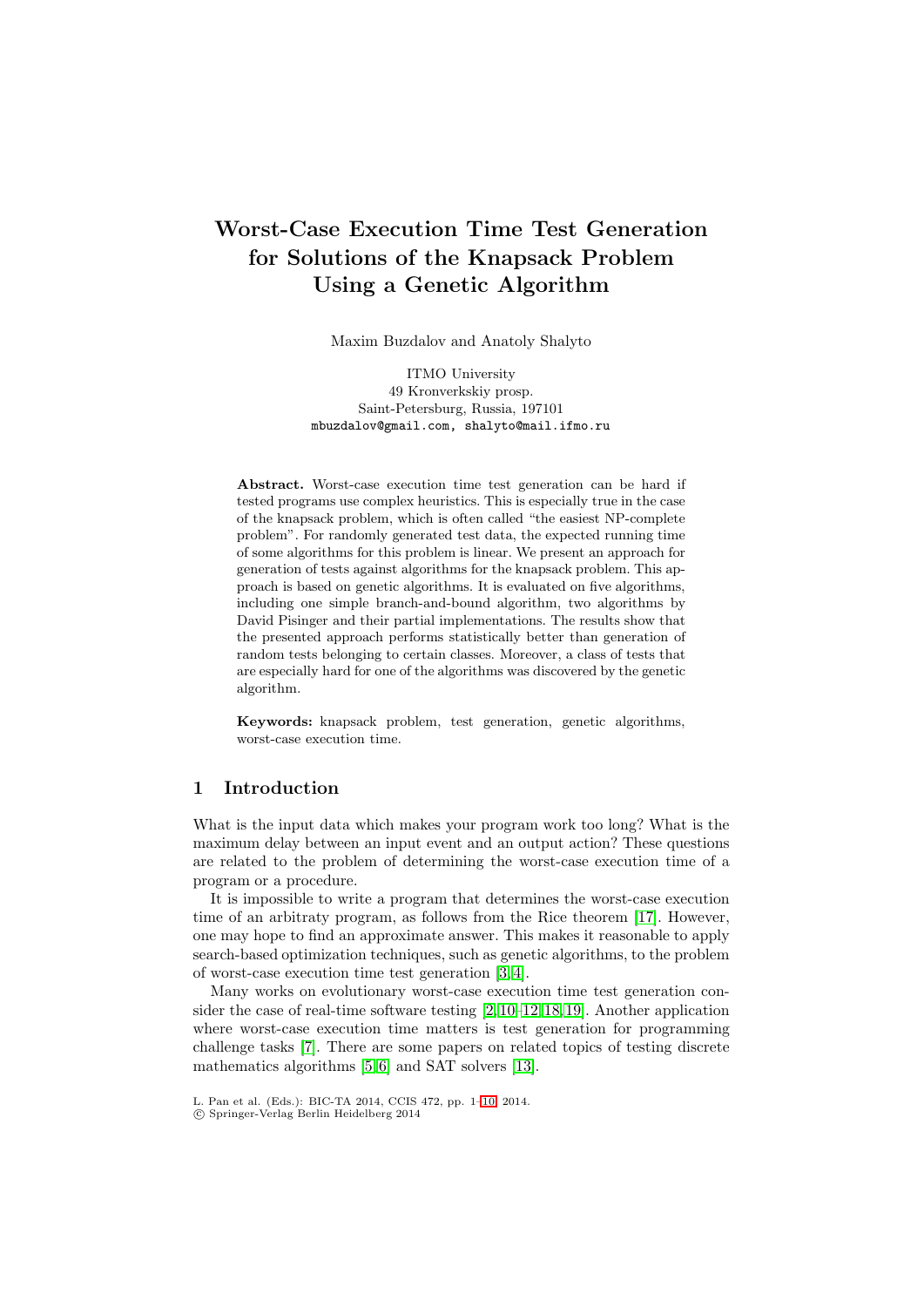In many papers on worst-case execution time test generation, the execution time is optimized directly. However, measurements of the execution time contain noise introduced by the operating system scheduling and the measured time is often proportional to a certain time quantity [\[7\]](#page-9-7). To overcome these difficulties, paper [\[7\]](#page-9-7) advises to instrument the tested code with special counters. Each of these counters is associated with a loop or a procedure and incremented each time the loop is entered or the procedure is called. The values of these counters, as well as the execution time, serve as optimization objectives.

The *0-1 knapsack problem* (will be referred to as simply *knapsack problem* in the rest of the paper) is a well-known combinatorial optimization problem. *N* items are given, each characterized by weight  $w_i$  and profit  $p_i$ , and a knapsack with a weight capacity of W. One needs to find a subset of items of the maximum total profit that can be placed into the knapsack, i.e. to determine  $x_i \in \{0,1\}$ such that  $\sum_{i=1}^{N} w_i x_i \leq W$  and  $\sum_{i=1}^{N} p_i x_i$  is maximum possible.

The knapsack problem is weakly NP-hard [\[9\]](#page-9-11), and is often called "the easiest NP-problem", because there exist algorithms that solve a large fraction of big instances in polynomial (even linear) time [\[15\]](#page-9-12). In [\[8\]](#page-9-13), a way to construct hard test cases (in terms of the number of elementary operations) for a certain class of algorithms is given as follows:

$$
p_j = w_j = 2^{K+N+1} + 2^{K+j} + 1,
$$

where *N* is the number of items,  $K = |\log 2N|, 1 \le j \le N$ .

In the test case construction scheme given above, weights and profits of items are exponential in the size of the problem. However, it may happen that in a particular setup weights and profits are bound by a constant, so such test cases are no longer valid.

We present an approach based on genetic algorithms to generate test cases against algorithms for the knapsack problem. The approach is compared with random test generation according to some known patterns [\[15\]](#page-9-12) and it is shown that the evolutionary approach works statistically better. For one of the algorithms, the genetic algorithm discovered a new class of hard test cases.

The rest of the paper is structured as follows. In Section [2,](#page-1-0) the algorithms for the knapsack problem are described along with the fitness functions used to measure their performance. Section [3](#page-3-0) outlines the ways to generate random test data for the knapsack problem, known from [\[15\]](#page-9-12). In Section [4,](#page-4-0) the genetic algorithm is described that is used to generate tests against the algorithms for the knapsack problem. Section [5](#page-5-0) contains experimental results both for the genetic algorithm from Section [4](#page-4-0) and for random tests from Section [3.](#page-3-0) Some analysis of the generated tests is included as well, which leads to a new class of knapsack problems that are hard for one of the algorithms. Section [6](#page-8-2) concludes.

# <span id="page-1-0"></span>**2 Algorithms for the Knapsack Problem**

This section describes the algorithms for the knapsack problem that are tested in this paper. The first algorithm is a simple branch-and-bound algorithm, called SIMpleBranch in this paper. The second one is the algorithm ExpKnap from [\[15\]](#page-9-12).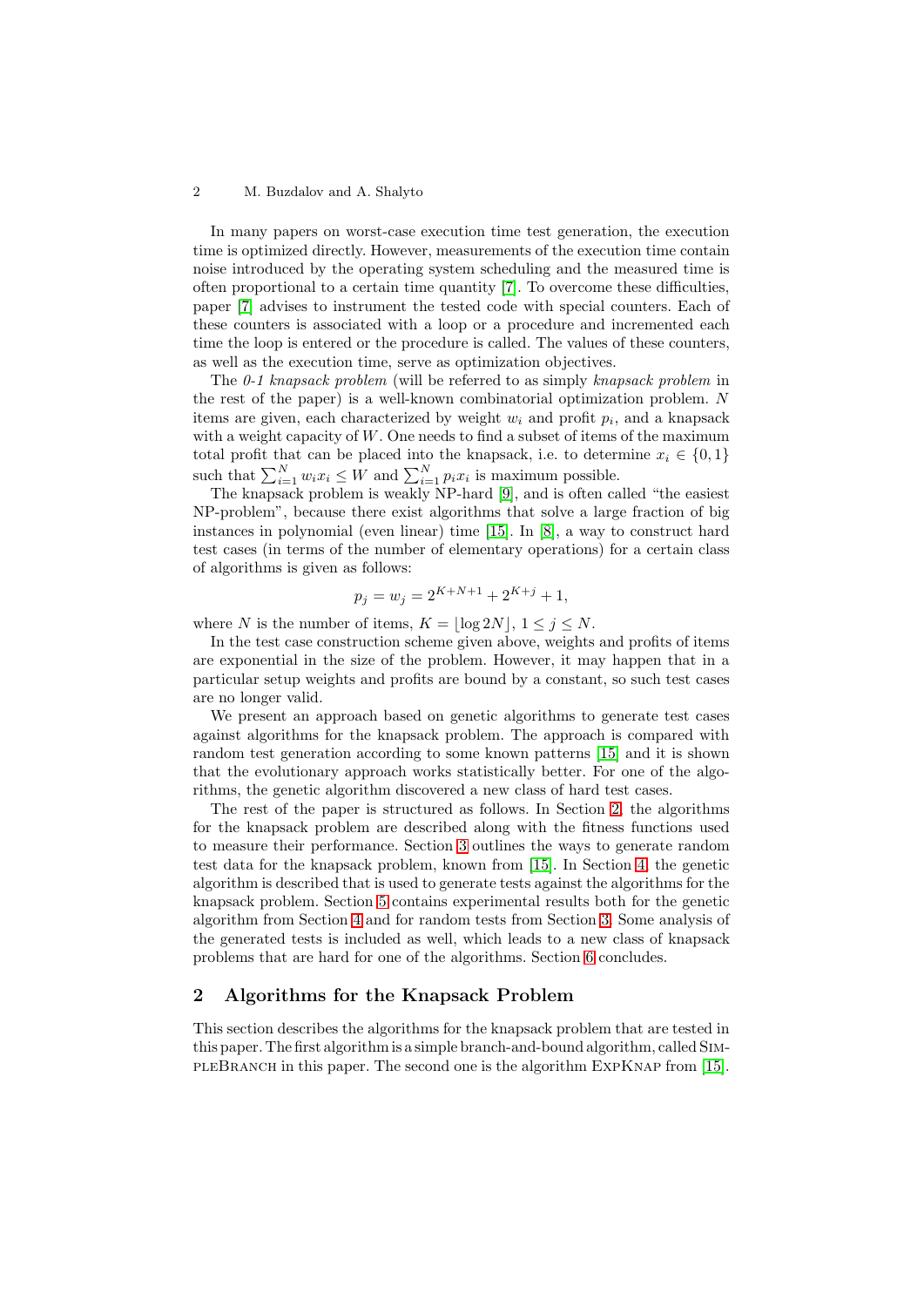The third one is the partial implementation of the ExpKnap, that is, an implementation with several heuristics omitted, which makes it run slower than Exp-KNAP under certain circumstances. The fourth one is the algorithm HARDKNAP, also from [\[15\]](#page-9-12). The fifth one is the partial implementation of HARDKNAP.

Below, we describe the SIMPLEBRANCH algorithm, outline the algorithms EXpKnap and HardKnap and partial implementations of the two latter algorithms. Performance measures of all these algorithms, which are used as fitness functions, are also discussed.

#### **2.1 Simple Branch-and-Bound Algorithm**

We start with an algorithm which we call SIMPLEBRANCH. The ideas of the algorithm are very simple and mostly come from common sense:

- **–** sort the items in decreasing order of their profit-per-weight ratio (as is com-monly done [\[15\]](#page-9-12));
- **–** store the best known solution in a dedicated variable (initially an empty solution);
- **–** for each item, starting from the first one, first try to put it to the knapsack, second try to put it aside;
- **–** return from the current branch if the current profit plus the profit of the yet-to-consider items is less than or equal to the profit of the best known solution;
- **–** don't ignore an item if the maximum possible weight for the current state does not exceed the knapsack capacity.

The algorithm is implemented as a single recursive function and a small number of preparation utilities. The amount of work for a single call to this function is constant, however, the number of calls can be large. The performance measure used for this algorithm is the number of calls to this function.

### **2.2 ExpKnap**

The ExpKnap algorithm is described in detail in [\[15\]](#page-9-12). The name of the algorithm comes from the concept of *expanding core*. Consider all items in decreasing order of their profit-per-weight ratio. Let *G* be a solution to the knapsack problem constructed by taking items to the knapsack starting from the first one while the items can fit into the knapsack. The first item that does not fit is called the *break item*.

The algorithm ExpKnap considers solutions to the knapsack problem encoded as differences from solution *G* (i.e. a set of elements that are present in *G* but not present in the solution, or vice versa). The idea of the algorithm comes from the fact that in most problem instances the elements that differ from solution *G* are concentrated in a small area around the break item. This area is called the *core* [\[15\]](#page-9-12). Enumerating all the possible solutions with a small fixed core size is cheap. However, guessing the correct core size is a difficult problem, and the ExpKnap algorithm solves it by expanding the core when needed.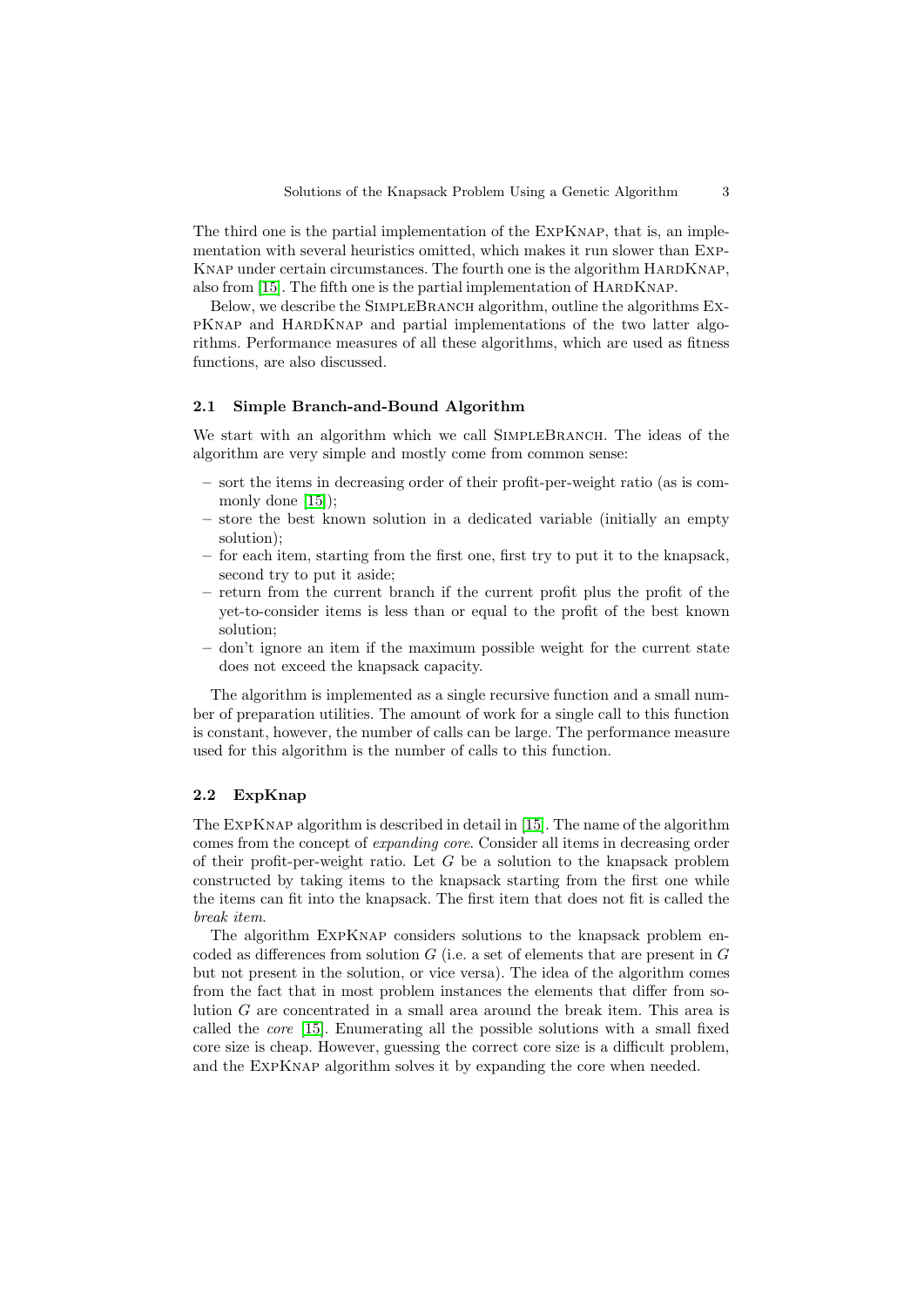The partial implementation of the ExpKnap algorithm, which is used in this paper along with the original ExpKnap algorithm, uses a simple core expansion procedure, which just adds to the core the items that are adjacent to it. The original algorithm uses a more complicated procedure, which may change the order of elements to achieve better performance. It is thus expected to see the cases when the partial implementation performs worse than the original algorithm.

Implementations of EXPKNAP, similarly to SIMPLEBRANCH, contain a recursive procedure which performs almost all computations. In both partial and full implementations of ExpKnap, the performance measure is the number of calls to this procedure.

#### **2.3 HardKnap**

The HARDKNAP algorithm is described in detail in [\[15\]](#page-9-12). This is an algorithm from the dynamic programming family. It solves the knapsack problem by solving subproblems of the following kind: enumerate all sets of items, which have indices from *L* to *R*, such that no set is dominated by any other set. Set *A* dominates set  $B$  if the profit of  $A$  is not smaller than the profit of  $B$ , while the weight of *A* is not larger than the weight of *B*. A subproblem  $[L; R]$  can be solved by solving two subproblems  $[L; M]$  and  $[M + 1; R]$  and then merging the sets. For the top-level problem  $[1; N]$ , one does not need to find all the sets — it is enough to find a set with the larges profit and with a weight not exceeding the knapsack capacity, which can be done in linear time.

The original HARDKNAP algorithm constructs upper bounds on the possible solutions to the knapsack problem for each set and eliminates the sets for which this bound is too low, thus reducing the number of considered sets and decreasing the running time. The partial implementation of the HARDKNAP algorithm, which is considered in this paper along with the original one, does not do this kind of elimination. Effectively, this is an implementation of the Nemhauser and Ullmann algorithm [\[14\]](#page-9-14).

The performance measure for both HARDKNAP implementations is the number of set merge events. Each time the upper bound construction and filtering, which is present in the original implementation but is missing in the partial implementation, makes the difference, the number of set merge events decreases, so we can compare both implementations by comparing their performance measures.

# <span id="page-3-0"></span>**3 Tests for the Knapsack Problem**

There are several strategies to generate tests for the knapsack problems. We consider three of them [\[15\]](#page-9-12):

**– Uncorrelated Tests.** In these tests, no dependency between weights and profits of items is specified. To generate random tests of this sort, one may set the weight *w* to a random integer between 1 and the maximum weight  $W_{max}$ , and set the profit *p* to a random integer between 1 and the maximum profit *Pmax*.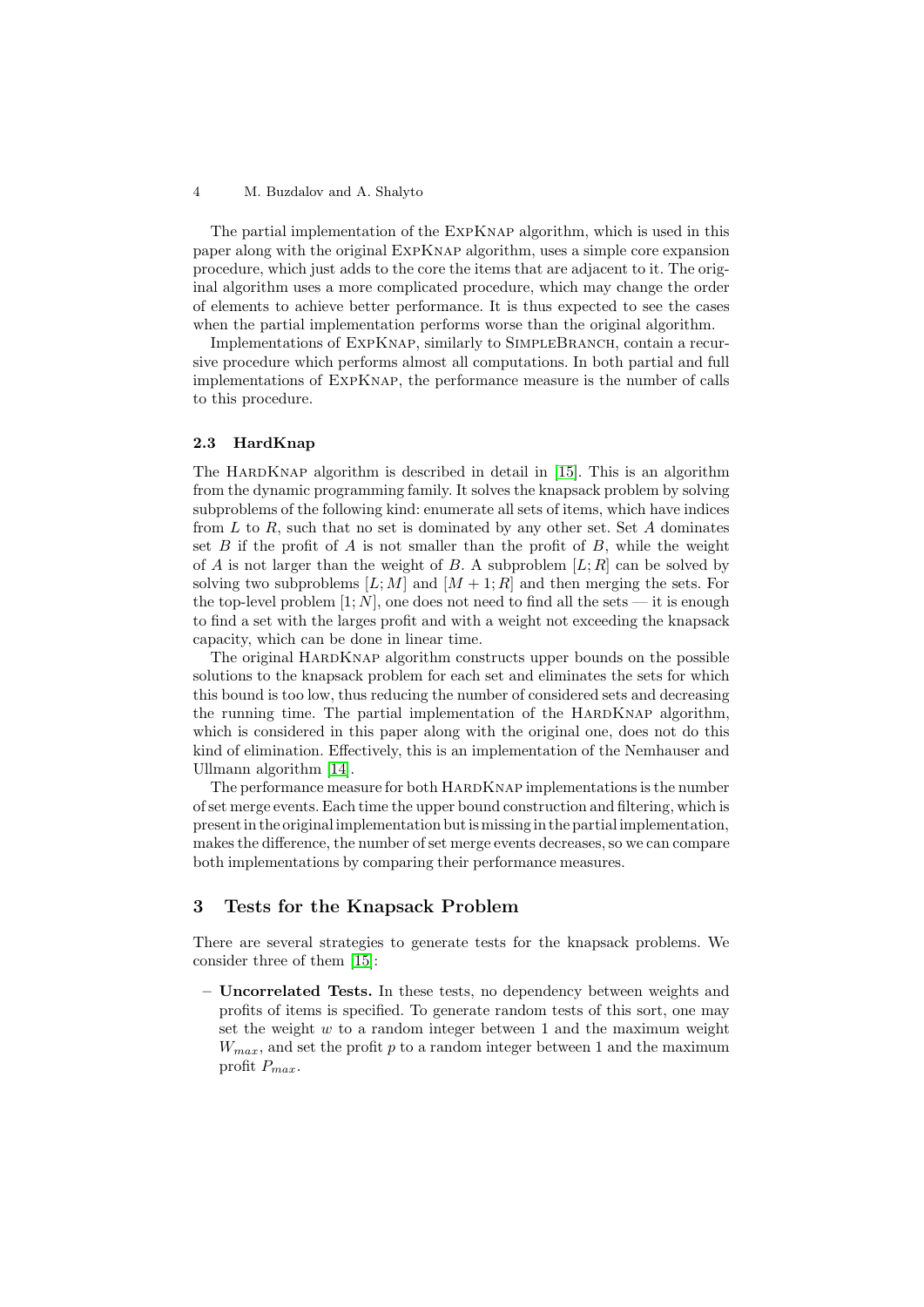- **Strongly Correlated Tests.** The difference between the profit and the weight of an item is equal to a small number *d*. To generate random tests of this sort, one may set the weight *w* to a random integer between max $(1, 1-d)$ and  $\min(W_{max}, P_{max} - d)$  and set the profit  $p = w + d$ .
- **Subset Sum Tests.** These are the tests where weights are equal to profits. Such instances of the knapsack problem are also the instances of the *subset sum* problem. To generate random tests of this sort, set the weight *w* to a random integer between 1 and  $\min(W_{max}, P_{max})$  and set the profit  $p = w$ .

It should be noted that uncorrelated tests correspond to the general case, i.e. no constraints are put on tests. As in [\[15\]](#page-9-12), we choose the capacity of the knapsack to be half the sum of weights of all items.

# <span id="page-4-0"></span>**4 Genetic Algorithm**

This section describes the encoding of a problem instance as an individual of the genetic algorithm, the evolutionary operators that are used, and some other settings of the genetic algorithm. The fitness functions to be used with different algorithms for the knapsack problem have been described in the corresponding subsections of Section [2.](#page-1-0)

We perform three series of experiments with the genetic algorithm, corresponding to three considered types of tests (Section [3\)](#page-3-0). The new individual creation procedure and the mutation operator are different for each test type, all other operators and settings remain the same.

There are three parameters imposed by the knapsack problem: the number of items *N*, the maximum item weight *Wmax* and the maximum item profit *Pmax*. For the strongly correlated test type, the difference parameter *d* is also used. All these parameters are fixed during each run of an algorithm.

The **individual** is encoded as a list of items, where each item has a specified weight and profit. As said in Section [3,](#page-3-0) the capacity of the knapsack is chosen to be half the sum of weights.

The procedure of **new individual creation** creates a list of *N* items, where each item is generated at random as specified in Section [3](#page-3-0) for the corresponding type of test.

The **mutation operator** works as follows. It selects a random item and mutates it according to the procedure described below. Then it terminates with the probability of 0*.*5, otherwise it repeats the process. Such operator is capable of making an arbitrarily large mutation, but prefers small mutations. The single item mutation procedure, depending on the test type, does the following:

- $-$  for uncorrelated tests adds  $d_w \sim \lfloor N(0,1) \cdot W_{max}/3 \rfloor$  to the weight,  $d_p \sim$  $N(0,1) \cdot P_{max}/3$  to the profit, and then fits the weight to the [1;  $W_{max}$ ] interval and the profit to the [1; *Pmax*] interval.
- **–** for strongly correlated tests adds *d<sup>w</sup>* ∼ *N*(0*,* 1) · min(*Wmax, Pmax*)*/*3 to the weight *w*, fits it to the  $[\max(1, 1-d); \min(W_{max}, P_{max} + d)]$  interval and sets the profit to  $w + d$ .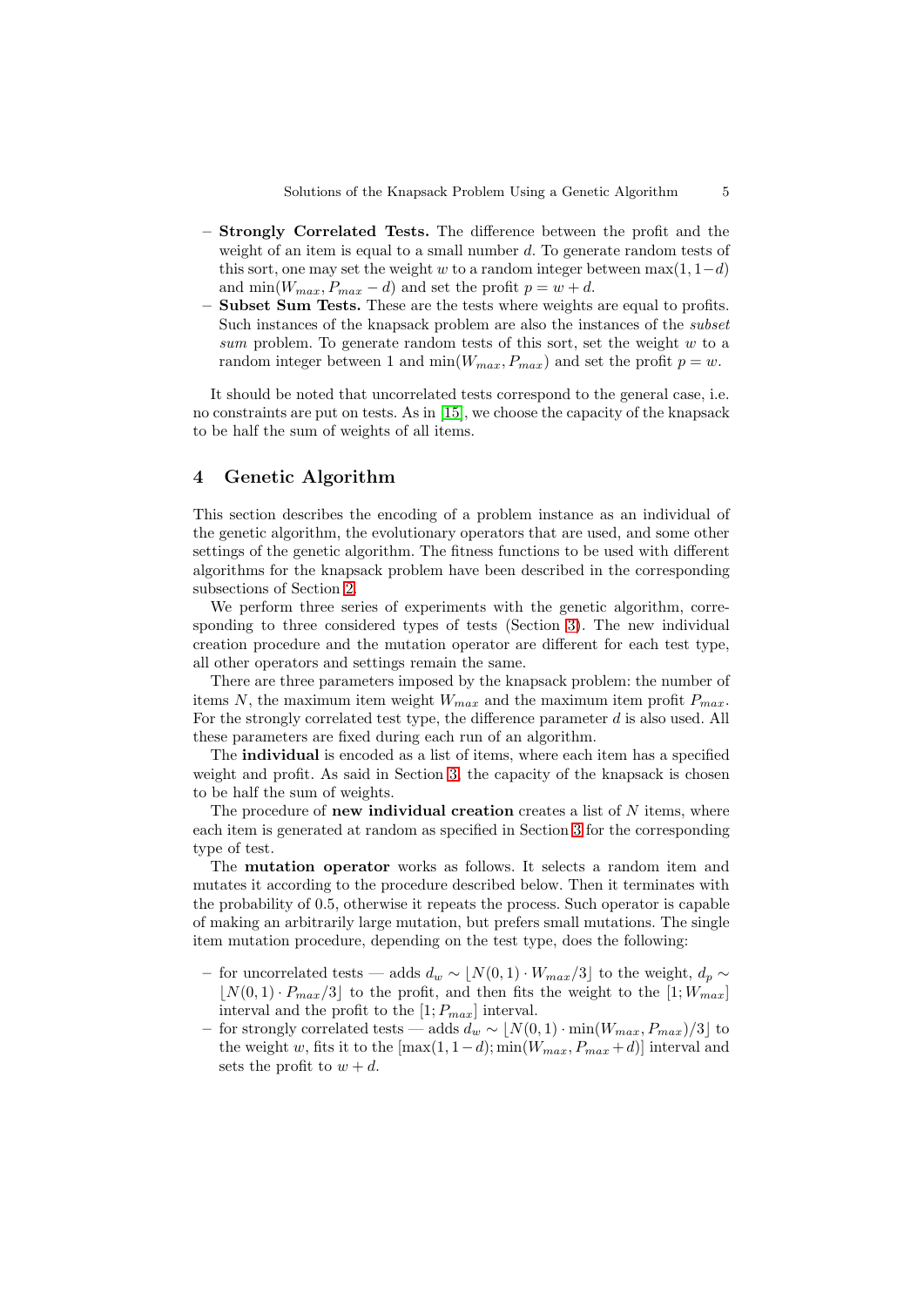|  |  |  |  | $\left  (7,8) (1,2) (2,3) (5,6) (4,5) (8,9) (9,7) (3,4) (6,7) \right $  |  | $\left  (7,8) (1,2) (2,3) (9,7) (6,7) (8,9) (9,7) (3,4) (6,7) \right $ |  |  |  |  |
|--|--|--|--|-------------------------------------------------------------------------|--|------------------------------------------------------------------------|--|--|--|--|
|  |  |  |  |                                                                         |  |                                                                        |  |  |  |  |
|  |  |  |  | $(1,2)$ $(3,4)$ $(9,7)$ $(4,5)$ $(2,3)$ $(9,7)$ $(6,7)$ $(8,9)$ $(7,8)$ |  | $(1,2) (3,4) (9,7) (4,5) (2,3) (5,6) (4,5) (8,9) (7,8)$                |  |  |  |  |

<span id="page-5-1"></span>**Fig. 1.** Illustration of the two-point crossover with shift

 $-$  for subset sum tests  $-$  adds  $d_w \sim |N(0,1) \cdot \min(W_{max}, P_{max})/3|$  to the weight, fits it to the  $[1; min(W_{max}, P_{max})]$  interval and sets the profit equal to the weight.

The mutation operator is applied with a probability of 0*.*1.

The **crossover operator** is a two-point crossover with shift similar to the one proposed in [\[5\]](#page-9-8). This variant of crossover also performed well in [\[7\]](#page-9-7) on a problem which is similar to the knapsack problem. This operator takes two individuals and returns also two individuals. It selects an exchange length *L* randomly from 1 to  $N-1$ . Then it selects offsets  $O_1$  and  $O_2$  for the first and second individuals randomly and independently from 1 to  $N - L$ . After that, the subsequences of length  $L$  at offset  $O_1$  in the first individual and at offset  $O_2$  in the second individual are exchanged (see Fig. [1\)](#page-5-1). The crossover operator is applied with a probability of 1*.*0.

It is worth noting that, in the case of subset sum tests and strongly correlated tests both mutation and crossover operators always produce tests of the type that is equal to the type of the arguments. For example, a mutation test will produce a strongly correlated test if a strongly correlated test is given. This means that if the genetic algorithm is initialized with, for example, strongly correlated tests, the results will be strongly correlated as well. In the case of uncorrelated tests, that is, in the general case, tests can become structured spontaneously during the evolution.

The **reproduction selection** is a variant of tournament selection. For each individual to be selected, eight individuals are selected at random. Then the individuals are grouped in pairs, and in each pair a tournament is conducted with a probability of 0.9, the individual with higher fitness wins. The process is repeated with the winning individuals until only one is left. We borrow this selection operator from [\[7\]](#page-9-7). The **survival selection** is the elitist selection with the elite rate of 20%.

## <span id="page-5-0"></span>**5 Experiments**

This section describes the experiment setup and results.

## **5.1 Setup**

In our experiments we considered three types of tests described in Section [3.](#page-3-0) For each type and each algorithm for the knapsack problem, we compared the genetic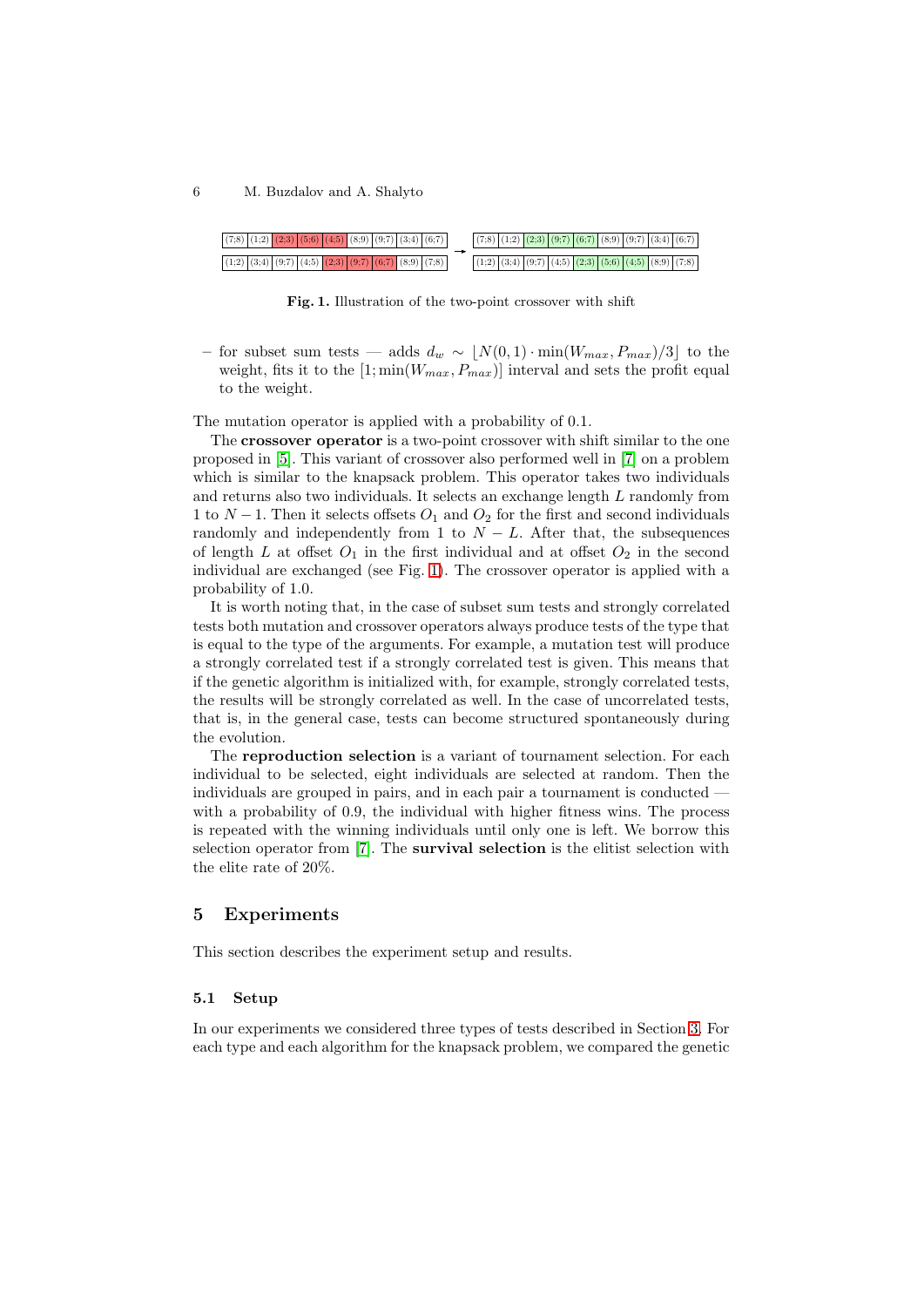algorithm with random test generation. To do that, we performed 100 runs of each algorithm, and the number of fitness evaluations was limited to 500 000. Thus, the computational budget was the same for random test generation and for the genetic algorithm. For each run, the best individual is considered to be the result.

The generation size in the genetic algorithm was set to 50. The knapsack problem parameters were  $N = 20$ ,  $W_{max} = P_{max} = 10000$ , the difference for strongly correlated tests  $d = 5$ . We chose such a small problem size because we wanted even the weakest algorithms to terminate in reasonable time.

The source code is available on GitHub [\[1\]](#page-8-3).

#### **5.2 Results**

The minima, maxima, averages and means of best fitness values are presented in Table [1](#page-7-0) for all considered configurations. To measure statistical difference between results for different configurations, the Wilcoxon rank sum test implemented in the R system [\[16\]](#page-9-15) is used with the alternative hypothesis set to "greater" when the mean of the results for the first configuration is greater than the mean for the second one, and to "less" otherwise. We reject the null hypothesis if the *p*-value is less than 0*.*001.

**Randomly Generated Tests.** First, it can be seen that random uncorrelated tests are very simple for all considered algorithms. Even for SIMPLEBRANCH the average fitness value for random uncorrelated tests is approximately 10 times smaller than for the hardest test found. On the other hand, random strongly correlated tests and random subset sum tests are rather hard. Note that for Sim-PLEBRANCH strongly correlated tests are noticeably ( $p$ -value less than 2.2·10<sup>-16</sup>, as reported by R) harder than subset sum tests, while for other algorithms subset sum tests are harder (*p*-value less than  $2.2 \cdot 10^{-16}$  for EXPKNAP, partial EXP-KNAP and partial HARDKNAP; *p*-value equal to  $1.785 \cdot 10^{-14}$  for HARDKNAP).

**Random Tests vs. Genetic Algorithm.** For each algorithm for the knapsack problem and for each type of tests, we compared statistically the results for random test generation and for genetic algorithms. For all configurations except for two, the *p*-value was reported to be less than  $2.2 \cdot 10^{-16}$ . For HARDKNAP and strongly correlated tests, it was equal to  $1.717 \cdot 10^{-15}$ , and for partial HARDKNAP and subset sum tests, it was equal to 0*.*01209.

This means that the genetic algorithm consistently produces statistically better results than random test generation. It seems that the small difference for the last configuration can be explained by the fact that the hardest possible problem instances (fitness value 15 119) were generated with high probability.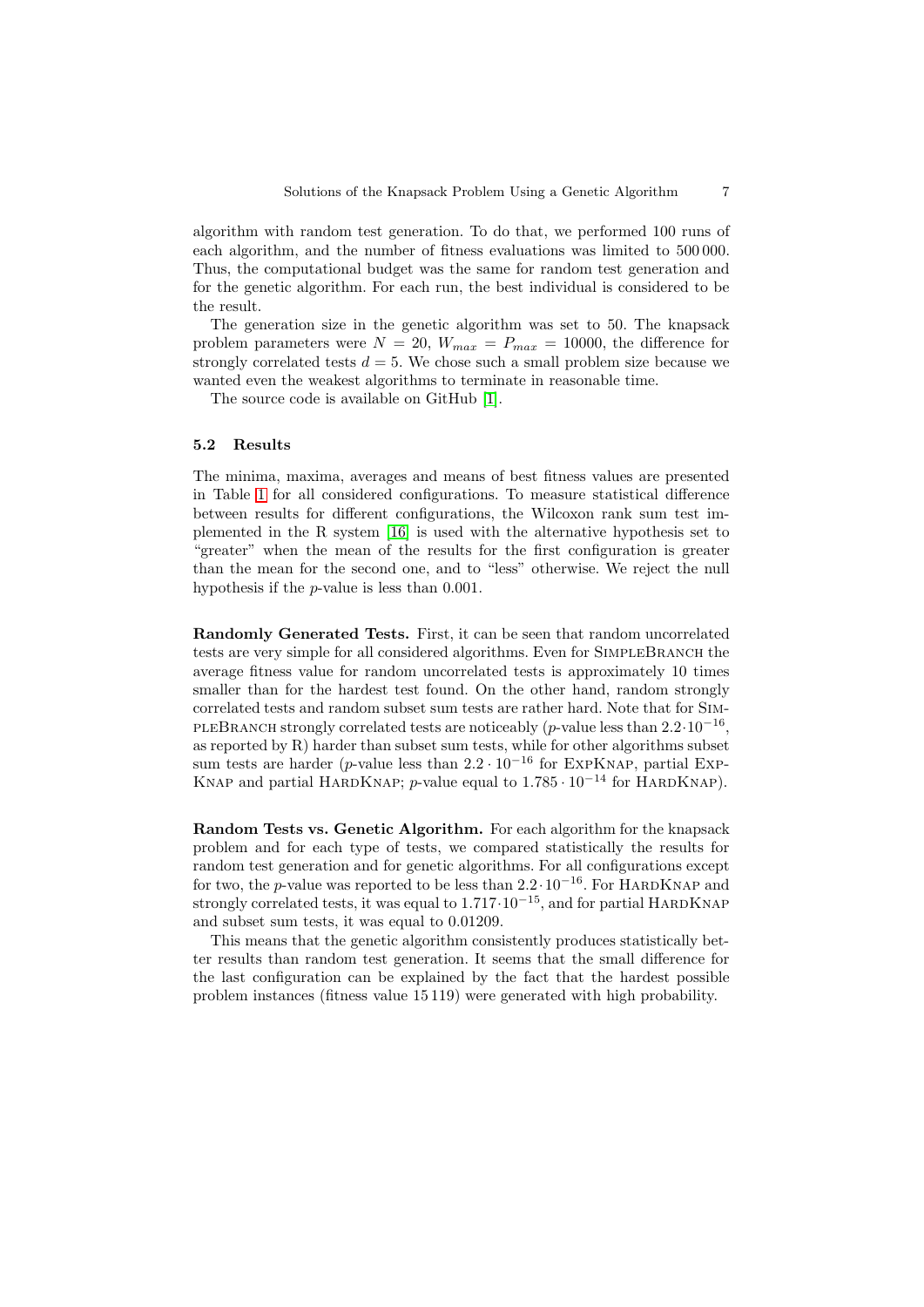<span id="page-7-0"></span>

|  |  | <b>Table 1.</b> Experimental results |  |
|--|--|--------------------------------------|--|
|--|--|--------------------------------------|--|

| Optimizer                          | Individual                                               | Min      | Max<br>Median |                   | Mean                                 | Deviation |  |  |  |  |  |
|------------------------------------|----------------------------------------------------------|----------|---------------|-------------------|--------------------------------------|-----------|--|--|--|--|--|
| <b>SimpleBranch</b>                |                                                          |          |               |                   |                                      |           |  |  |  |  |  |
|                                    | uncorrelated                                             | 90882    | 211530        | 108851.0          | 112820.74                            | 17516.91  |  |  |  |  |  |
|                                    | best of random strongly correlated                       | 773333   | 881402        | 804713.0          | 809474.83                            | 23793.61  |  |  |  |  |  |
|                                    | subset sum                                               | 671104   | 784717        | 708195.5          | 714033.65                            | 27280.72  |  |  |  |  |  |
|                                    | uncorrelated                                             | 520685   |               | 1048576 1048576.0 | 984013.90                            | 157357.85 |  |  |  |  |  |
| genetic                            | strongly correlated 1048576 1048613 1048576.0 1048584.09 |          |               |                   |                                      | 8.77      |  |  |  |  |  |
|                                    | subset sum                                               |          |               |                   | 1048576 1048604 1048576.0 1048580.81 | 6.92      |  |  |  |  |  |
| ExpKnap                            |                                                          |          |               |                   |                                      |           |  |  |  |  |  |
|                                    | uncorrelated                                             | 393      | 1269          | 539.0             | 583.51                               | 165.13    |  |  |  |  |  |
|                                    | best of random strongly correlated                       | 62627    | 156475        | 76391.5           | 84656.27                             | 21268.04  |  |  |  |  |  |
|                                    | subset sum                                               | 176555   | 447333        | 348194.5          | 337375.98                            | 64381.87  |  |  |  |  |  |
|                                    | uncorrelated                                             | 428298   | 688129        | 447746.0          | 496336.91                            | 81824.28  |  |  |  |  |  |
| genetic                            | strongly correlated                                      | 428298   | 512278        | 429182.0          | 459105.40                            | 32676.90  |  |  |  |  |  |
|                                    | subset sum                                               | 696321   | 699041        | 698881.0          | 698603.88                            | 419.75    |  |  |  |  |  |
| Partial implementation of ExpKnap  |                                                          |          |               |                   |                                      |           |  |  |  |  |  |
|                                    | uncorrelated                                             | 492      | 2223          | 683.0             | 724.38                               | 199.72    |  |  |  |  |  |
|                                    | best of random strongly correlated                       | 63915    | 164171        | 80573.5           | 86059.53                             | 21265.52  |  |  |  |  |  |
|                                    | subset sum                                               | 154812   | 445699        | 322171.0          | 312934.88                            | 77359.58  |  |  |  |  |  |
|                                    | uncorrelated                                             | 369226   | 688129        | 447746.0          | 487032.44                            | 72677.54  |  |  |  |  |  |
| genetic                            | strongly correlated                                      | 428298   | 541348        | 485316.0          | 465577.64                            | 32425.55  |  |  |  |  |  |
|                                    | subset sum                                               | 698369   | 699009        | 698881.0          | 698726.52                            | 260.21    |  |  |  |  |  |
|                                    |                                                          | HardKnap |               |                   |                                      |           |  |  |  |  |  |
|                                    | uncorrelated                                             | 771      | 1252          | 941.0             | 963.03                               | 104.89    |  |  |  |  |  |
|                                    | best of random strongly correlated                       | 13700    | 14401         | 13789.0           | 13811.16                             | 103.32    |  |  |  |  |  |
|                                    | subset sum                                               | 13068    | 15113         | 15022.5           | 14645.37                             | 756.27    |  |  |  |  |  |
|                                    | uncorrelated                                             | 3686     | 11457         | 8075.5            | 7892.86                              | 1885.56   |  |  |  |  |  |
| genetic                            | strongly correlated                                      | 13682    | 15113         | 14062.5           | 14205.19                             | 449.63    |  |  |  |  |  |
|                                    | subset sum                                               | 15113    | 15113         | 15113.0           | 15113.00                             | 0.00      |  |  |  |  |  |
| Partial implementation of HardKnap |                                                          |          |               |                   |                                      |           |  |  |  |  |  |
|                                    | uncorrelated                                             | 5660     | 6970          | 6230.5            | 6278.98                              | 333.20    |  |  |  |  |  |
|                                    | best of random strongly correlated                       | 15054    | 15074         | 15054.0           | 15054.35                             | 2.29      |  |  |  |  |  |
|                                    | subset sum                                               | 15114    | 15119         | 15119.0           | 15118.80                             | 0.94      |  |  |  |  |  |
|                                    | uncorrelated                                             | 9859     | 13790         | 12318.5           | 12219.61                             | 699.25    |  |  |  |  |  |
| genetic                            | strongly correlated                                      | 15060    | 15114         | 15114.0           | 15113.46                             | 5.37      |  |  |  |  |  |
|                                    | subset sum                                               | 15119    | 15119         | 15119.0           | 15119.00                             | 0.00      |  |  |  |  |  |
|                                    |                                                          |          |               |                   |                                      |           |  |  |  |  |  |

**Partial Implementations.** We cannot compare algorithms from different families by performance, but we can compare algorithms with their partial implementations. In this section, unlike the others, we use the two-sided alternative hypothesis.

For ExpKnap algorithms, statistic analysis reports surprising results — it is possible to distinguish the full and the partial implementations only at uncorrelated random tests ( $p$ -value is  $1.83 \cdot 10^{-12}$ ). For subset sum tests,  $p$ -values are 0*.*02643 and 0*.*01595 for random tests and the genetic algorithm correspondingly.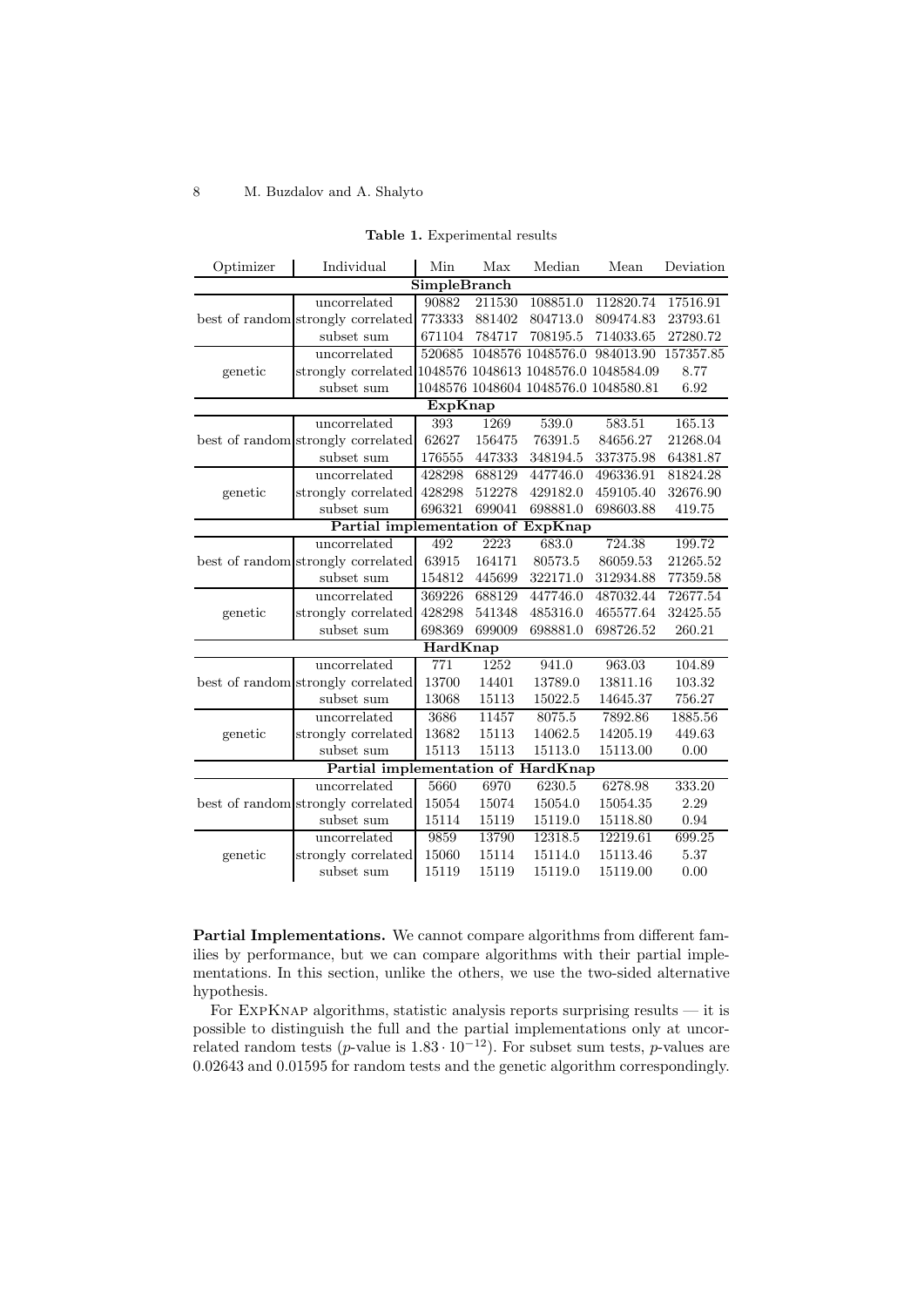For strongly correlated tests by the genetic algorithm it is 0*.*1346, and for other configurations it exceeds 0*.*5. It can be deduced that the difference between the implementations improves the average-case performance, but does not influence the worst case.

For HARDKNAP algorithms, however, full and partial versions are always distinguishable  $(p < 2.2 \cdot 10^{-16})$ .

**Hard Test Analysis.** We analyzed the hard test cases for ExpKnap, because the genetic algorithm constructs tests that are much harder than random tests.

The hardest test for ExpKnap with a fitness value of 699041 belongs to the group of subset sum tests. It consists of five items with weight and value of 1, three items of 34, one item of 83, two items of 265, one item of 335, two items of 614, one item of 1696, two items of 3842, one item of 5887, and two items of 10 000. Many other hard tests from the same group feature many items of 1 and of 10 000, but no particular structure is seen.

One of the hardest tests for ExpKnap among the strongly correlated tests (fitness value 512278) has only two types of items: one item with weight 9596 and profit 9601 and 19 items with weight 3030 and profit 3035.

A small experiment was performed to test if the latter type of tests is hard enough. For each algorithm, ten runs were performed, each for 100 000 fitness evaluations. The best fitness for each algorithm was the same for all runs. For SimpleBranch it was 1048576, for ExpKnap family — 541348, for Hard- $KNAP - 799$  and for partial HARDKNAP  $- 803$ . It appears that such tests are hard, but not the hardest, for SIMPLEBRANCH and the EXPKNAP family and easy for HARDKNAP.

# <span id="page-8-2"></span>**6 Conclusion**

We presented an approach to worst-case execution time test generation for algorithms solving the knapsack problem. This approach is based on genetic algorithms. Statistical analysis of the experimental results showed that the genetic algorithm consistently produces harder tests than random test generation.

A new class of tests for the knapsack problem was also found — tests with two types of items — that appeared to be very hard for the ExpKnap algorithm family, but they are easy for another algorithm, HARDKNAP.

This work was partially financially supported by the Government of Russian Federation, Grant 074-U01.

# <span id="page-8-1"></span>**References**

- <span id="page-8-3"></span>1. Source code for experiments (a part of this paper), <https://github.com/mbuzdalov/papers/tree/master/2014-bicta-knapsacks>
- <span id="page-8-0"></span>2. Alander, J.T., Mantere, T., Moghadampour, G.: Testing Software Response Times Using a Genetic Algorithm. In: Proceedings of the 3rd Nordic Workshop on Genetic Algorithms and their Applications, pp. 293–298 (1997)